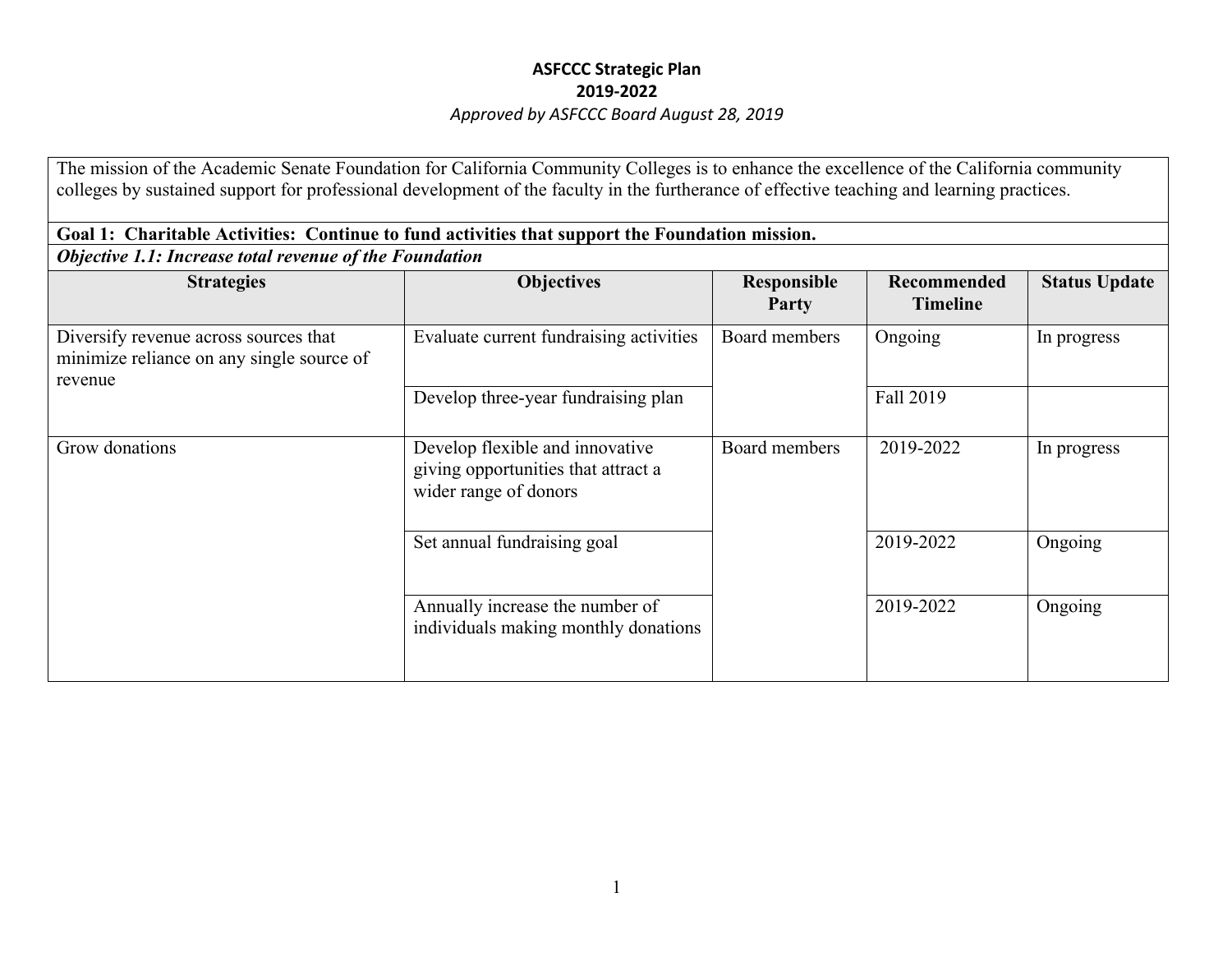| Objective 1.2: Increase impact of efforts to support Foundation mission                                                                                   |                                                                                                                                                     |                      |                                |                      |
|-----------------------------------------------------------------------------------------------------------------------------------------------------------|-----------------------------------------------------------------------------------------------------------------------------------------------------|----------------------|--------------------------------|----------------------|
| <b>Strategies</b>                                                                                                                                         | <b>Objectives</b>                                                                                                                                   | Responsible<br>Party | Recommended<br><b>Timeline</b> | <b>Status Update</b> |
| Increase number of faculty benefitting from<br>professional development opportunities<br>made possible by ASFCCC scholarships                             | Identify events and number of<br>scholarships possible annually,<br>considering strategies for maximizing<br>participation with the funds available | Board members        | 2019-2022                      |                      |
| Increase number of events for which<br>scholarships are available                                                                                         | Include partner events with an<br>emphasis on serving diverse<br>populations                                                                        | Board members        | 2019-2022                      |                      |
| Establish networking opportunities between<br>scholarships award winners, ASFCCC Board<br>members, and ASCCC Executive Committee<br>members at each event | Identify means of connecting:<br>reserved table at ASCCC events,<br>lunch or dinner meet-ups at partner<br>events                                   | Board members        | 2019-2022                      |                      |

#### **Goal 2: Internal Structure: Ensure the Foundation is managed well and organized with clear roles and responsibilities for each Director.**  *Objective 2.1: Invest in capacity-building steps to improve the Foundation's ability to raise money*

| Objective 2.1. Invest in capacity-buttaing steps to improve the Foundation 8 abouty to raise money |                                                                                                                                                                                |                       |                    |                      |
|----------------------------------------------------------------------------------------------------|--------------------------------------------------------------------------------------------------------------------------------------------------------------------------------|-----------------------|--------------------|----------------------|
| <b>Strategies</b>                                                                                  | <b>Objectives</b>                                                                                                                                                              | Responsible           | <b>Recommended</b> | <b>Status Update</b> |
|                                                                                                    |                                                                                                                                                                                | Party                 | Timeline           |                      |
| Invest in the development of its personnel<br>(board members, volunteers, and staff)               | Identify resources to develop the<br>capabilities of the Board of Directors<br>to lead major donor fundraising efforts<br>such as professional organizations and<br>trainings. | Executive<br>Director | Spring 2019        |                      |
|                                                                                                    | Specify projects and clearly define<br>roles of each director assigned to the<br>project.                                                                                      |                       | 2019-2022          |                      |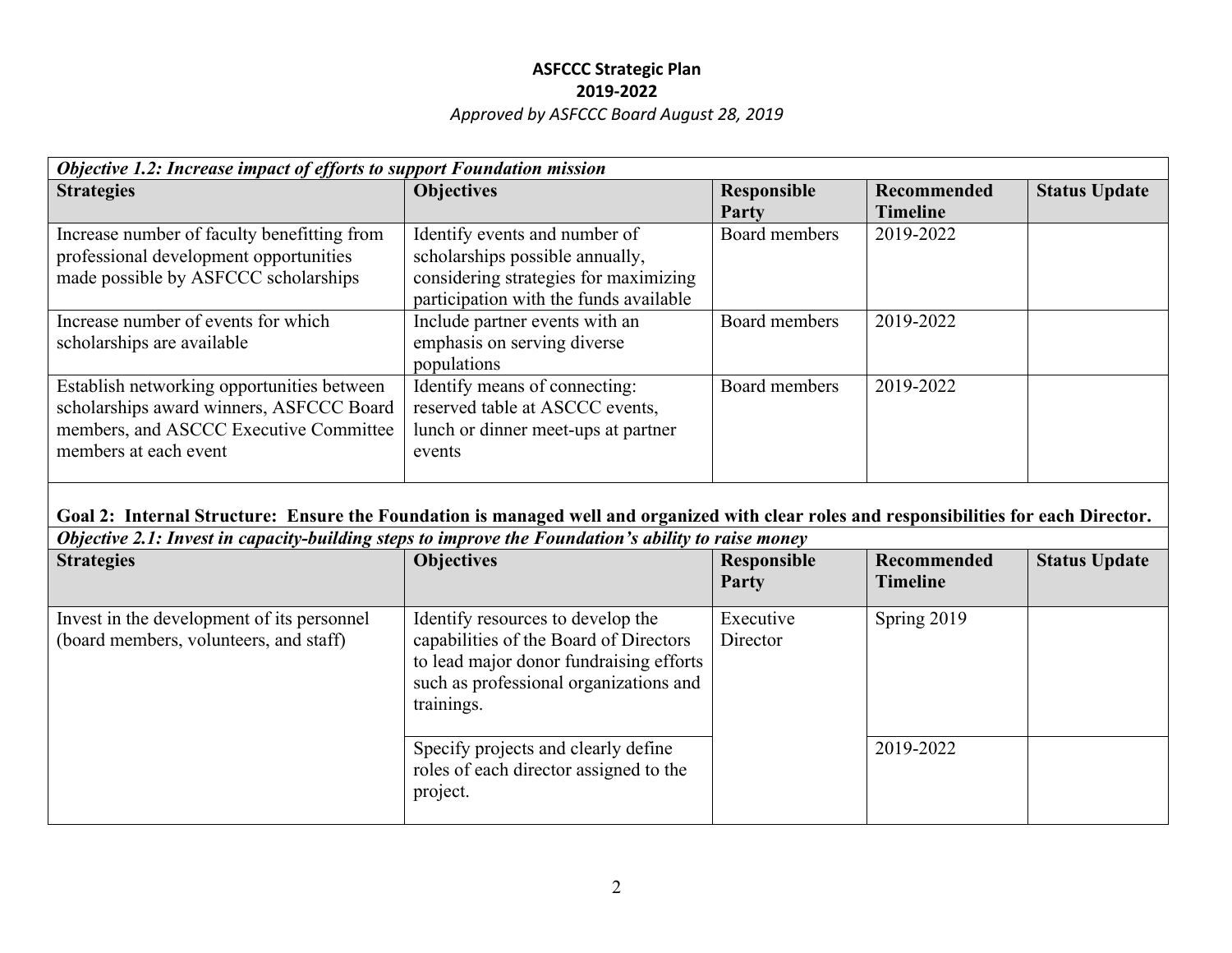|                                                                                                                                                          | Hold annual Board retreat and                                                                                                                                       |                         | September |
|----------------------------------------------------------------------------------------------------------------------------------------------------------|---------------------------------------------------------------------------------------------------------------------------------------------------------------------|-------------------------|-----------|
|                                                                                                                                                          | training.                                                                                                                                                           |                         |           |
|                                                                                                                                                          |                                                                                                                                                                     |                         |           |
| Invest in staff to support the Board of                                                                                                                  | Determine the feasibility of hiring                                                                                                                                 | Executive               | 2019-2020 |
| Directors                                                                                                                                                | dedicated professional staff to support<br>the organization's fundraising efforts.                                                                                  | Director                |           |
|                                                                                                                                                          | Hire dedicated professional staff if<br>determined feasible                                                                                                         | Executive<br>Director   | 2020      |
|                                                                                                                                                          |                                                                                                                                                                     | <b>Board Members</b>    | 2019-2022 |
| Emphasize long-term relationships in all<br>efforts to raise funds                                                                                       | Recognize donors - note cards,<br>website recognition, lunch tables at<br>event, etc.                                                                               |                         |           |
|                                                                                                                                                          | Establish networking opportunities<br>between scholarships award winners,<br>ASFCCC Board members, and<br><b>ASCCC Executive Committee</b><br>members at each event | Board members           | 2019-2022 |
| Enhance awareness of the Foundation<br>activities through increased public relations                                                                     | Increase information distributed to the<br>field via newsletters and                                                                                                | Executive<br>Director,  | 2019-2022 |
|                                                                                                                                                          | announcements                                                                                                                                                       | <b>ASFCCC</b>           |           |
|                                                                                                                                                          |                                                                                                                                                                     | President, and<br>Staff |           |
|                                                                                                                                                          | Encourage scholarship award winners                                                                                                                                 | Executive               | 2019-2022 |
|                                                                                                                                                          | to co-write Rostrum articles or co-                                                                                                                                 | Director,               |           |
|                                                                                                                                                          | present at ASCCC events                                                                                                                                             | <b>ASFCCC</b>           |           |
|                                                                                                                                                          |                                                                                                                                                                     | President,              |           |
|                                                                                                                                                          |                                                                                                                                                                     | <b>ASCCC Event</b>      |           |
|                                                                                                                                                          |                                                                                                                                                                     | Chairs                  |           |
| Objective 2.2: Manage its funds responsibly to ensure continued support for on-going activities that fall within the scope of the Foundation<br>mission. |                                                                                                                                                                     |                         |           |